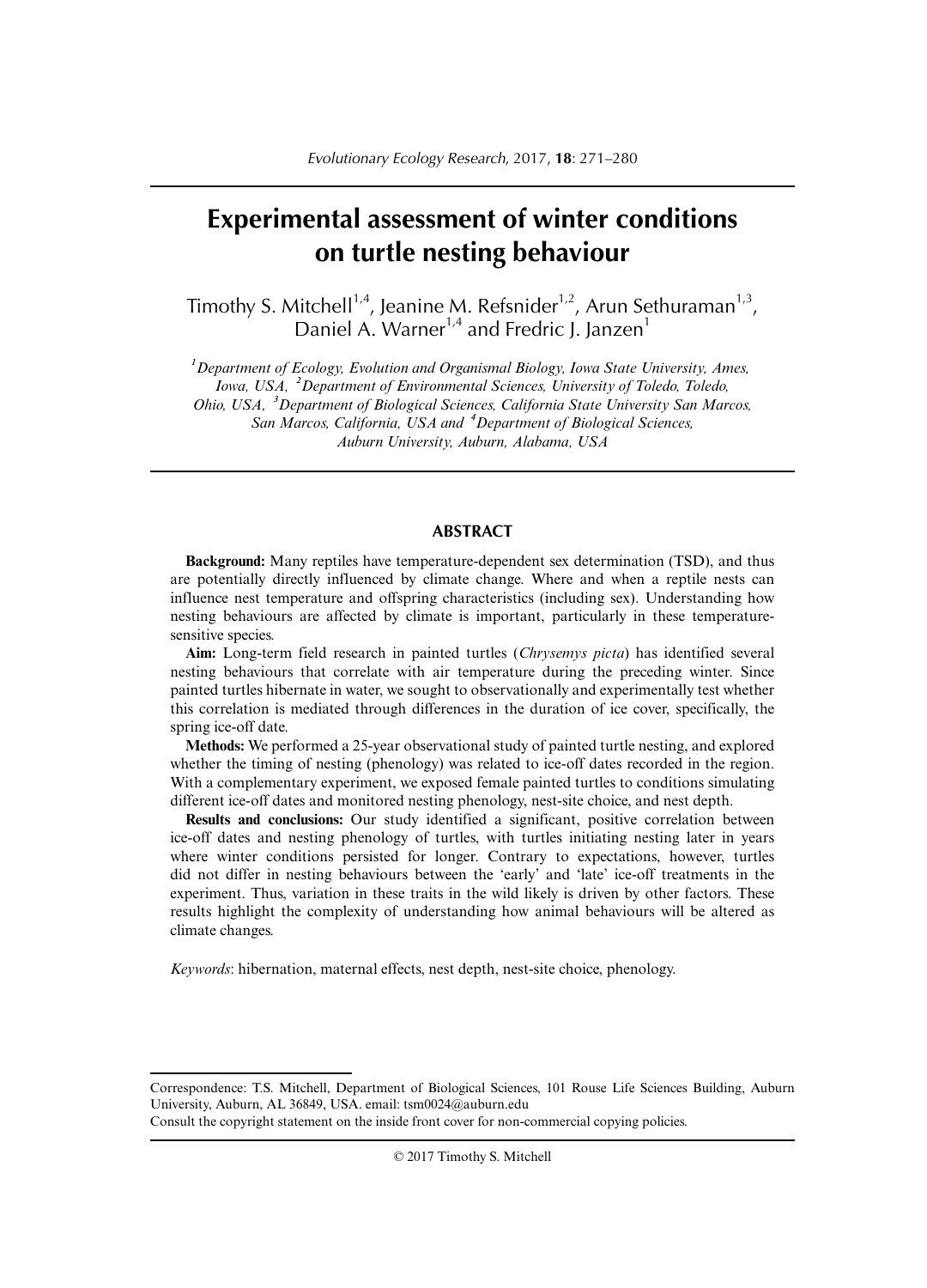### **INTRODUCTION**

Many organisms modify their reproductive behaviours, especially phenology, in response to various environmental cues (Post, 2003; Todd *et al.*, 2011). For example, reproduction occurs relatively early during warm years in many organisms. However, global climate change has reduced the ability of some environmental factors to serve as reliable cues, which causes ecological mismatches (Saino *et al.*, 2011). For example, climate warming is becoming more pronounced during winters (Grimm *et al.*, 2013), which may cause some hibernating animals to initiate reproduction earlier than they normally would (Inouye *et al.*, 2000).

Reptiles may be especially susceptible to changing climate (Urban *et al.*, 2014). In particular, many reptiles have temperature-dependent sex determination (TSD), where nest temperature during incubation determines offspring sex. Nest temperature is primarily a function of ambient environmental conditions and, consequently, directional shifts in climate could ultimately yield skewed population sex ratios (Janzen, 1994). Several maternal behaviours (e.g. phenology, nest-site choice, nest depth) influence nest temperatures, and changes in these traits are correlated with climate as well (Schwanz and Janzen, 2008; Telemeco *et al.*, 2009; McGaugh *et al.*, 2010; Refsnider *et al.*, 2013). Understanding how these maternal behaviours respond to changing climate is essential to predict population dynamics under future climate scenarios.

The painted turtle (*Chrysemys picta*) is an excellent organism for examining plasticity in nesting behaviour for several reasons. Painted turtles have TSD, and nest temperature is influenced by some maternal nesting behaviours. Long-term research on one population has demonstrated that after colder winters, turtles nest later in spring and in somewhat sunnier microhabitats (Schwanz and Janzen, 2008; McGaugh *et al.*, 2010). These studies included examining the relationship between air temperature and phenology, but because adult painted turtles hibernate in water, air temperature is unlikely to have a direct influence on phenology. We hypothesize this correlation arises because air temperature influences ice duration. Iceon is the formation of ice on a water body, while ice-off is the eventual thawing and disappearance of that ice (Livingstone *et al.*, 2010), and together these times mark the ice duration of a body of water. While a water body is completely covered in ice, aquatically hibernating turtles are unable to breathe air, bask, or forage, and water temperatures tend to be fairly stable under the ice. For these reasons, we suggest that ice cover may be a biologically important variable linked to turtle reproduction, and we chose to further explore the role of ice cover on the nesting behaviours of turtles.

The aims of this project were to identify the influence of ice-off date on nesting behaviours of painted turtles through a field study and complementary experiment. To establish an environmental connection between winter thermal conditions and nesting phenology, we examined the relationship between ice-off date and onset of the nesting season in a wild population of painted turtles over 25 years. In the complementary experiment, we released turtles housed in common lab hibernation conditions into a fenced pond on different dates to simulate variation in ice-off. We predicted that simulating an earlier spring would result in earlier phenology, and shifts towards shadier and/or deeper nests (McGaugh *et al.*, 2010; Refsnider *et al.*, 2013).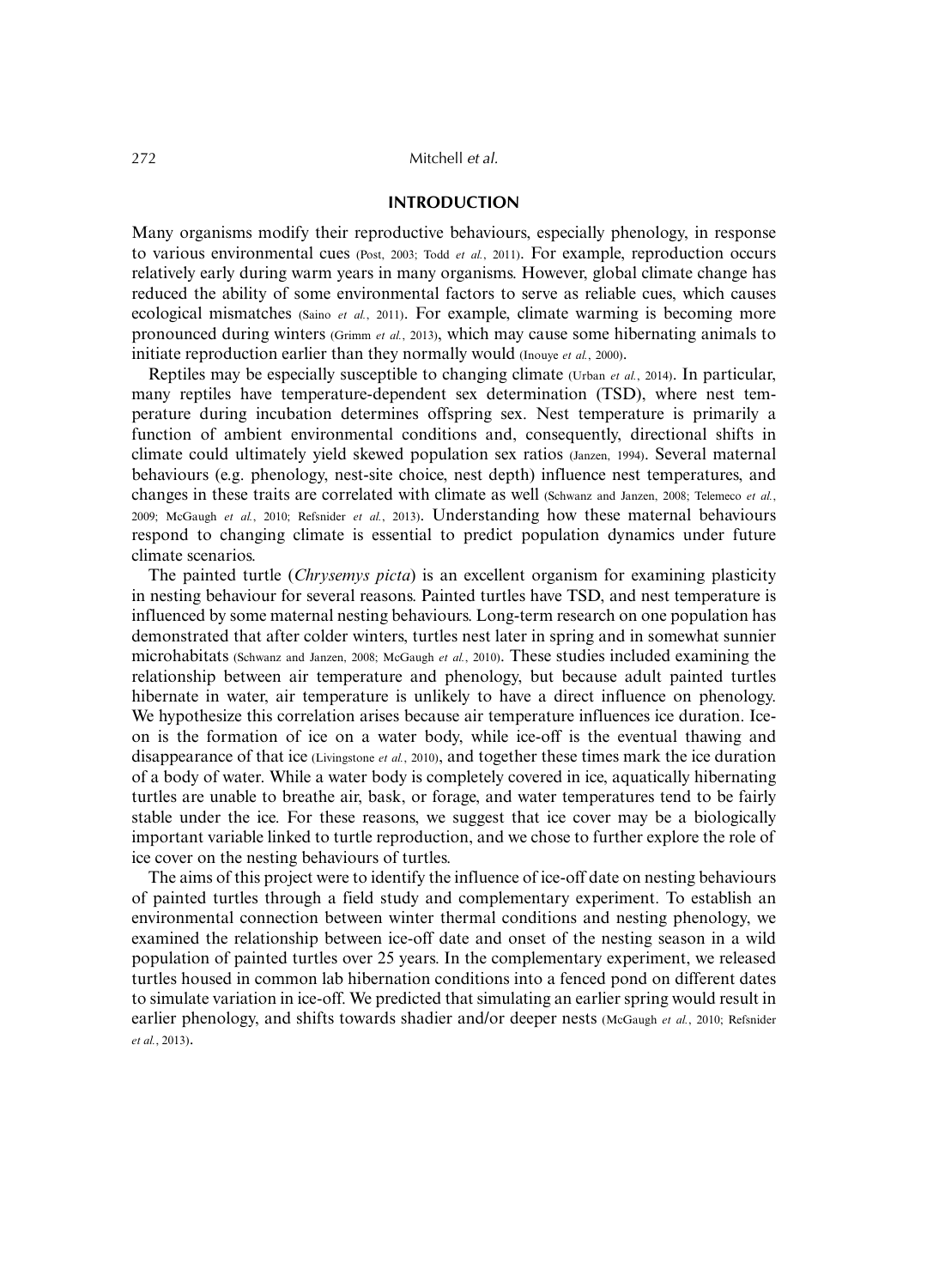#### **METHODS**

#### **Study organism**

Painted turtles occupy wetlands, lakes, and slow-moving rivers across much of the United States and southern Canada (Ernst and Lovich, 2009). Adult females initiate vitellogenesis during the fall, but yolk is not deposited during the winter months (Callard *et al.*, 1978). Adult painted turtles hibernate aquatically, and across much of their range most aquatic habitats freeze over during winter, remaining covered in ice for months (Ernst and Lovich, 2009). Water temperatures under ice are fairly stable, and field studies have suggested that adult painted turtles experience temperatures between around  $3-6^{\circ}C$ , and often anoxic conditions while under the ice (Taylor and Nol, 1989; Crawford, 1991). After the ice melts, turtles begin breathing air, feeding on vegetation and basking. They continue vitellogenesis until it is complete, at which point turtles can oviposit (Callard *et al.*, 1978). Subsequently, painted turtles nest in early summer (late May to early July). Consequently, the duration of ice cover on the aquatic habitats of turtles is biologically important because ice limits their ability to feed and to thermoregulate by basking. Many factors influence ice formation and ice melt on water bodies (e.g. wind, snowfall, solar radiation, water flow), but temperature is strongly correlated with ice duration (i.e. the duration of ice tends to be longer in colder winters) (Livingstone *et al.*, 2010).

# **Field study**

Our study population of painted turtles is located in the backwaters of the Mississippi River at the Thomson Causeway Recreation Area (TCRA) in Thomson, Illinois. We leveraged a 25-year painted turtle nesting phenology dataset to assess whether ice-off dates and nesting phenology are correlated. Nesting phenology has been carefully observed at the TCRA since 1989 by systematic visual surveys that begin prior to the nesting season, such that first nesting date is reliably observed (Schwanz and Janzen, 2008). Reliable ice-off dates are not recorded at our field site, but consistently defined ice-on and ice-off dates have been recorded from Lake Mendota in Madison, Wisconsin (∼140 km northeast of the TCRA). The Wisconsin State Climatology office visually inspects lakes, and defines ice-off consistently with oral tradition, which allows a dataset of ice-on and ice-off dates dating back to 1852 (Wisconsin State Climatology Office: http://www.aos.wisc.edu/∼sco/lakes/ msnicesum.html).

Substantial spatial autocorrelation in meteorological factors is well known, and so we assumed the ice-off dates for Lake Mendota approximated those at the TCRA. To explore our expectation that winter air temperature influences turtles by affecting ice duration, we regressed first nesting dates for painted turtles at the TCRA over a 25-year period (1989–2013) on spring ice-off dates for Lake Mendota. We tested for temporal autocorrelation visually with a correlogram and statistically using a Durbin-Watson test for time lags of 1 to 7 years.

# **Experimental methods**

We also performed an experiment to investigate the influence of ice-off dates on nesting behaviour. From 8 to 23 June 2010, we captured 71 adult turtles at the TCRA either by hand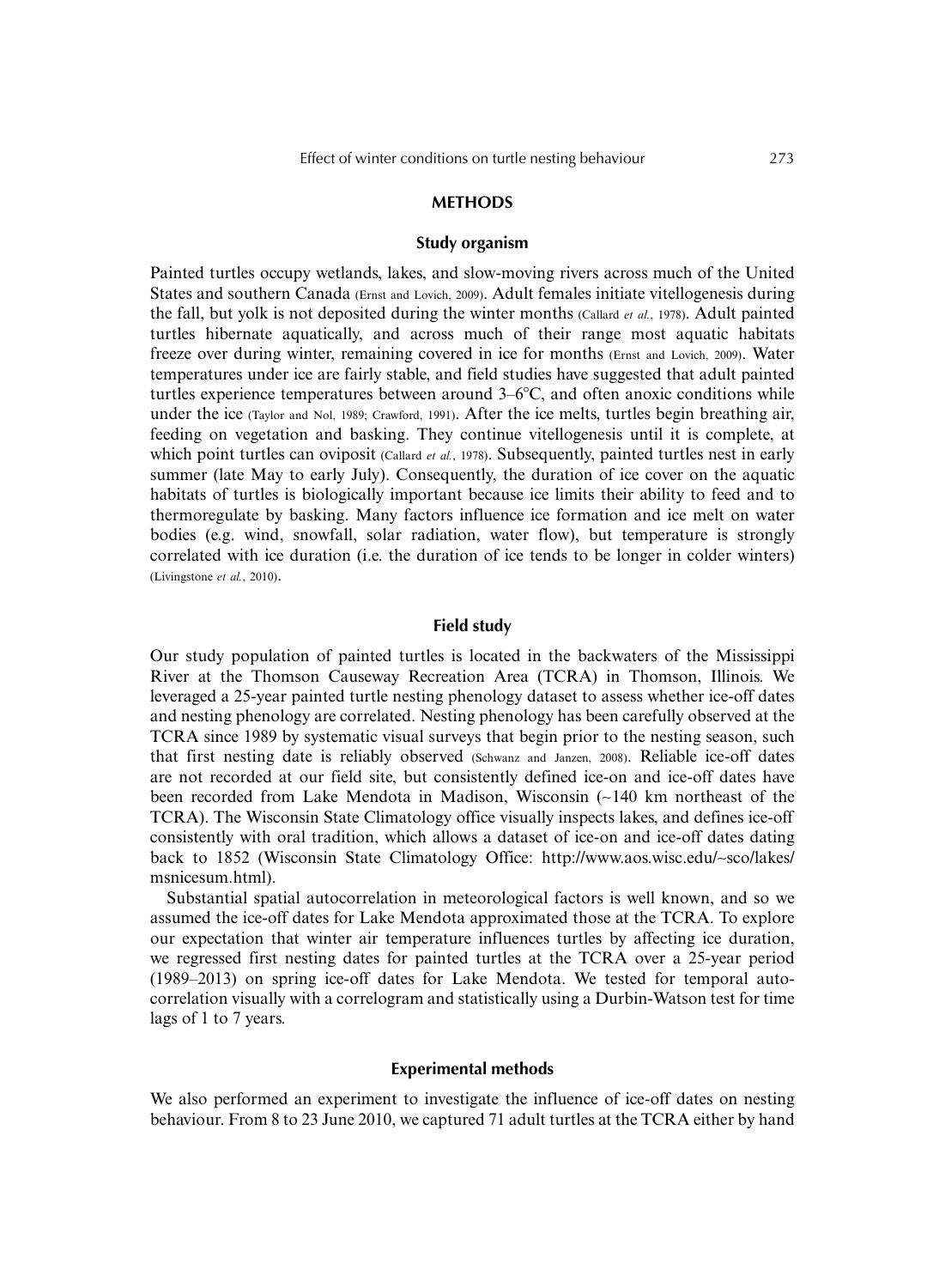or with aquatic hoop and fyke traps. We marked these turtles and measured left and right hind limb length. Within a week of capture, we transported turtles to an outdoor experimental pond  $(14.5 \times 19 \times 1.2 \text{ m})$  enclosed by a fence at the Horticultural Research Station (HRS) at Iowa State University. Turtles had access to floating basking objects and also basked on the pond shore, and had *ad libitum* access to natural food in the pond (invertebrates, anurans, vegetation). We supplemented this diet with Mazuri aquatic turtle food twice a week. The pond area was enclosed by a silt fence  $(25 \times 55 \text{ m})$  that was buried ∼12 cm below the surface of the ground and held upright by steel T-posts. This arrangement allowed the turtles to have considerable terrestrial habitat outside of the pond that was suitable for nesting while preventing escape. To provide additional shade cover in the nesting area, ten evenly distributed artificial structures were erected using  $1 \times 2$  m shade cloths affixed horizontally to steel T-posts, 1 m above the ground. Natural vegetation around the pond also provided some shade. These turtles were used for a different experiment from 2010 through the fall of 2011. They lived outdoors at the HRS during the summer of 2010, were hibernated in the laboratory from late October 2010 through early April 2011, and then returned to the pond in the summer of 2011.

On 17 November 2011, we drained the pond, captured 41 females and 10 males (which represents a subset of the turtles used in the 2010–2011 experiment), and transported them to the laboratory for overwintering. This date was selected for logistical reasons; it was as late as possible while reducing the risk of the pond freezing naturally and obstructing our ability to retrieve turtles. At this point, painted turtles have ceased feeding (Callard *et al.*, 1978) and in some populations are already encountering ice-on. Since our research question focused on female reproductive behaviours, we minimized the number of males in the project but included some males to enhance the chances of female reproduction. We randomly distributed turtles among 53-litre plastic tubs filled with tap water, placing 4–5 females and one male in each tub. We stored tubs in a walk-in cold room maintained at  $4^{\circ}C$ and with a photoperiod that mimicked the natural light cycle at the HRS. This temperature is within the range of temperatures measured from hibernating turtles in the field (Taylor and Nol, 1989).

On 25 March 2012, we removed 20 females and 5 males from the cold room, painted a number on the carapace of each turtle with nail polish to allow identification from a distance, and released them into the pond. These turtles comprised the 'early' treatment, which simulated a winter with early ice-off (this release marks the first opportunity for turtles to bask, feed, and thermoregulate). We similarly marked and released the other 21 females and 5 males on 13 April 2012. This 'late' treatment simulated a year with late ice-off. These dates are within the range of observed ice-off dates at Lake Mendota, and therefore simulate environmentally relevant ice-off dates experienced in the wild. Thus, turtles in the early treatment had an additional 19 days to feed and bask than those in the late treatment. For this period, we obtained data from the National Climate Data Center for a weather station (Ames 8 WSW, IA, USA) near the HRS. During the first 11 days, air temperatures were warm enough for substantial turtle activity and basking; this period was warmer than the long-term daily average at the HRS. However, a cold front saw air temperatures drop for the final 8 days of the experiment, with minimum temperatures falling to  $0^{\circ}$ C or lower on all but one of the final 5 days, which was below the long-term average (Fig. 1). Throughout the spring, turtles had access to natural food and also received turtle food.

From mid-May through late June, we regularly monitored the area for nesting turtles. When we encountered a nesting turtle, we visually identified it from the number on its carapace,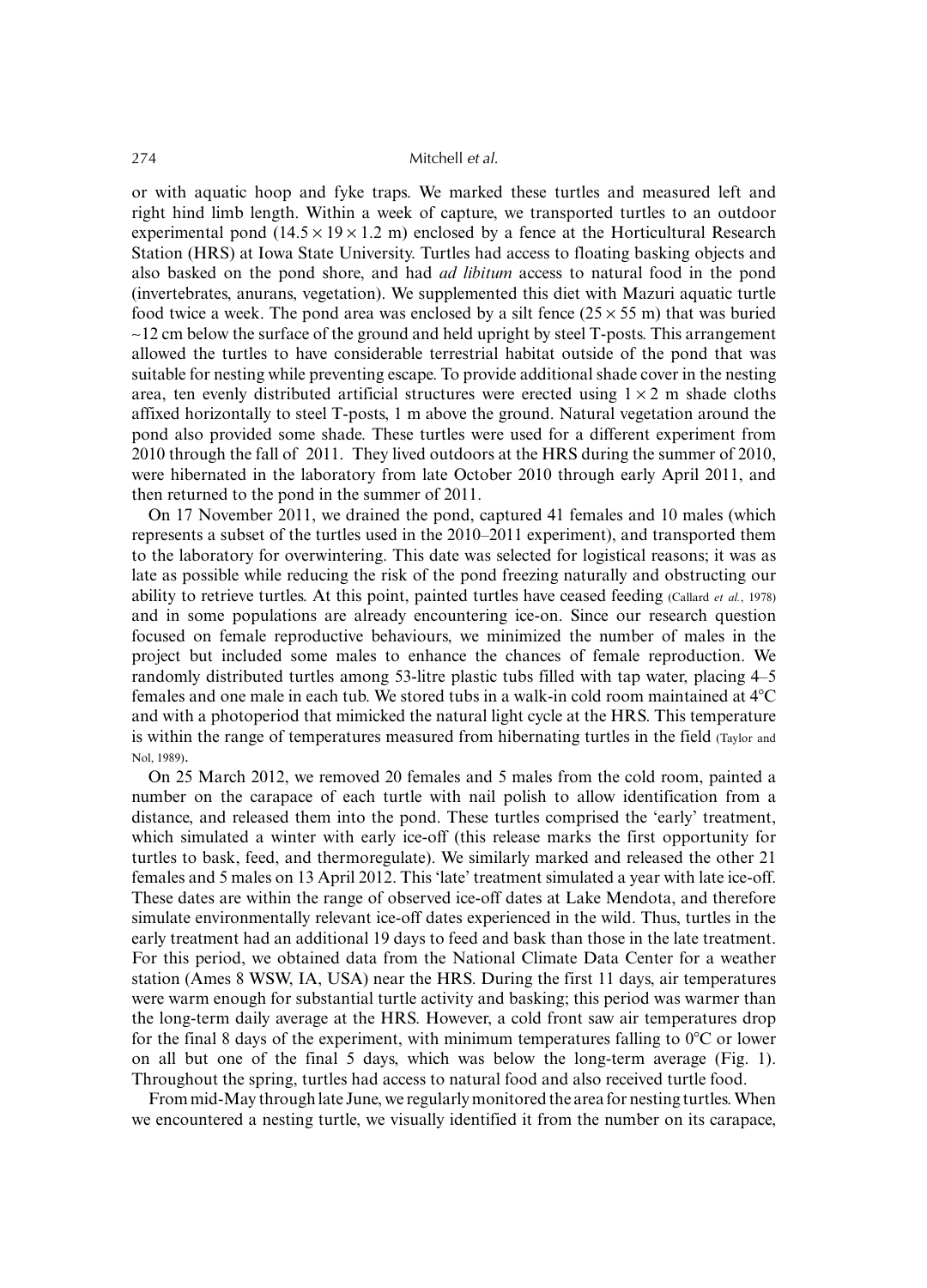

**Fig. 1.** Minimum (open square, dashed line) and maximum (solid square, solid line) temperature recorded at a weather station nearby the HRS during the 19 days the turtles from the early treatment were in the pond, while the turtles from the late treatment remained in hibernation. The solid line with solid triangles represents the long-term daily average subtracted from the daily average temperature during our experiment. Thus positive values indicate temperatures warmer than average during our experiment. Day 1 is 25 March 2012, and day 19 is 12 April 2012.

and allowed it to complete nesting. We recorded the date the nest was constructed (oviposition date) and nest depth. We also used hemispherical photography and Gap Light Analysis software to quantify canopy cover (% canopy open) and incident radiation (i.e. transmitted total radiation) received at the nest (Doody *et al.*, 2006). Furthermore, we took hemispherical photographs in a  $2 \times 2$  m grid across the entire available nesting area to obtain background canopy cover and incident radiation measurements. In the first week of July 2012, we drained the ponds and released the turtles back to the TCRA.

# **Statistical analyses**

We documented 42 total nests in the experiment from 41 females, yet were able to positively identify the mother for only 25 of those nests (early  $n = 13$ , late  $n = 12$ ). Thus, we only analysed data for these 25 nests. We performed an analysis of covariance (ANCOVA) to explore whether treatment (early or late) influenced phenology, nest-site choice, or nest depth with mean hind limb length as a covariate. We used the Akaike Information Criterion (AIC) to determine whether to include hind limb length as a covariate, and it improved model fit in all cases, except with transmitted total radiation where it was equivocal. To assess whether nest sites differed from the available habitat with respect to canopy cover and transmitted radiation, we used an ANOVA to compare maternally selected nest sites (pooled across treatments) to the entire available nesting area (measured from our grid).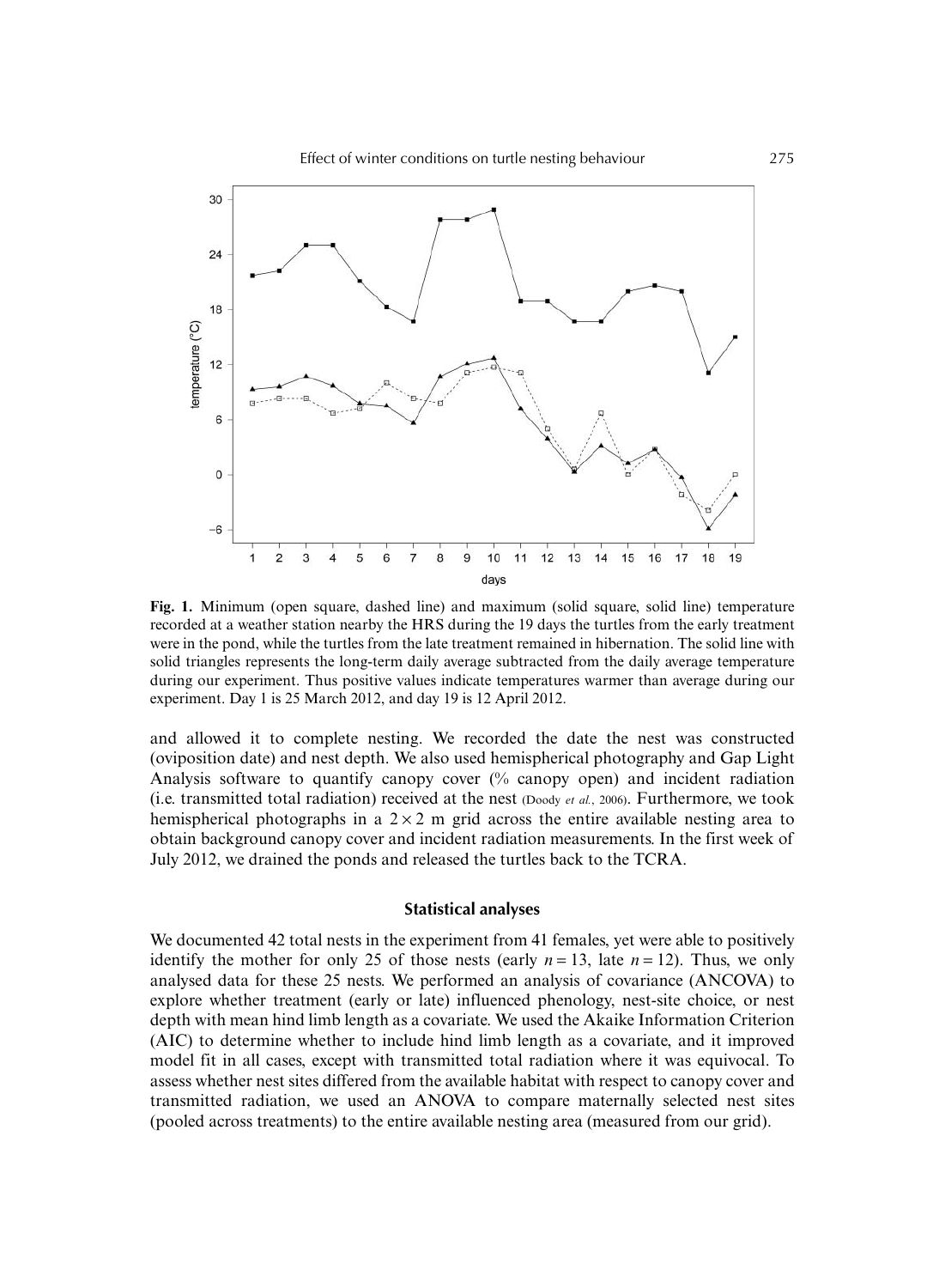276 Mitchell *et al.*

We were unable to ascertain maternal identity for 17 nests. Because some turtles in our experiment may have nested twice and others not at all, the first clutch for some females may have been missed resulting in inaccurate assignment of the first nesting date for some individuals. To account for this possibility, we performed a simulation in R v.3.2.3 (R Development Core Team 2015), which randomly assigned nests of unknown origin to a plausible mother, given information on her nesting history and biological constraints. Specifically, we generated a pool of plausible mothers from which a random mother was assigned to each unknown nest. That pool changed for each nest, after specifying an inter-clutch interval of 16 days (Bowden *et al.*, 2004). For example, a particular mother was removed from the pool for any unknown nests laid 16 days before or after a date on which she was known to have nested (or assigned to an unknown nest). This simulation approach generated a complete simulated dataset that included a randomly assigned mother from a pool of plausible mothers for each of the 17 unknown nests, along with the 25 known nesting events. We ran this simulation through 999 permutations. From each simulated dataset, we calculated treatment means and obtained the difference between the two values by subtracting the late value from the early value. We then compared the results to those from our original analysis that excluded the missing data. This simulation allows us to verify that the values from original analyses fell within the range of plausible outcomes.

## **RESULTS**

#### **Field study**

The first nesting date of painted turtles from the 25-year observational field study at the TCRA was positively correlated with ice-off date at Lake Mendota  $(r^2 = 0.32, P = 0.0031,$  $N = 25$ ; first nest date = 120.32 + 0.33 × ice-off date). In other words, later ice-off dates corresponded to later initiation of the nesting season (Fig. 2). Our data were not temporally autocorrelated (Durbin-Watson value range 1.50–2.13; all *P*-values > 0.14).

#### **Nesting**

In analyses that excluded the missing maternal data, treatments did not differ in oviposition date (phenology), percentage canopy openness, transmitted total radiation, or nest depth (Table 1). Turtles nested randomly with respect to the available habitat, as canopy openness and transmitted radiation did not differ between maternally selected sites and available sites (canopy openness:  $F_{1,168} = 0.82$ ,  $P = 0.36$ ; incident radiation,  $F_{1,168} = 0.16$ ,  $P = 0.68$ ). Additionally, the first nest in the experiment at the HRS was observed on 18 May 2012, only 3 days after the onset of nesting at the TCRA that same year.

#### **Comparison with simulated data**

The simulated datasets produced a distribution of plausible outcomes. The actual difference between the early and late treatment (obtained from Table 1) fell within the interquartile range of the difference between the early and late treatment for the simulated datasets (Table 2). Thus, results from our analyses that excluded the missing data were not outliers given the range of plausible nesting scenarios from the simulated dataset. This outcome suggests the missing data did not bias our results.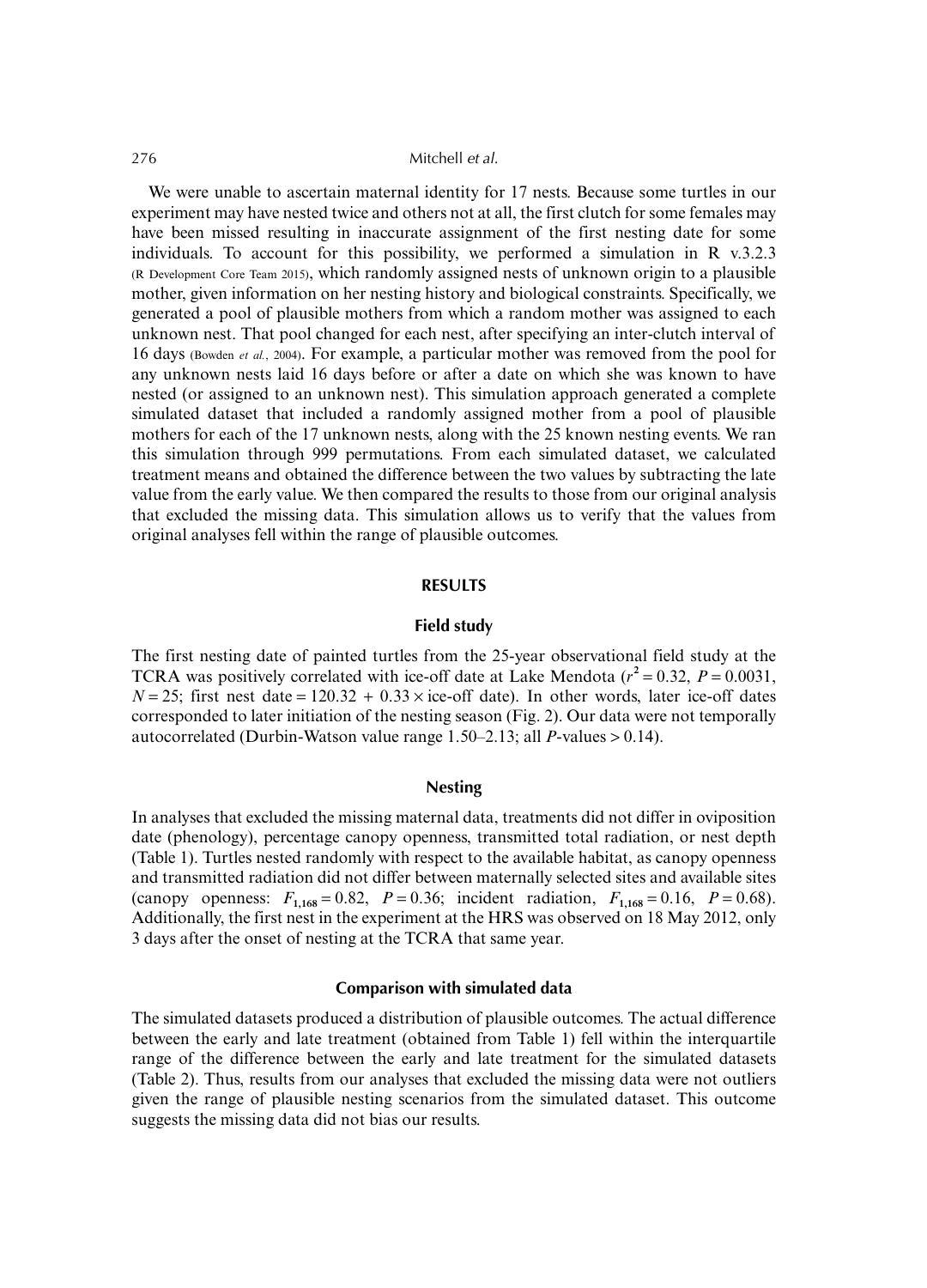

**Fig. 2.** Plot showing the relationship between the onset of the nesting season of painted turtles (*Chrysemys picta*) at the TCRA, and the ice-off date at Lake Mendota, Wisconsin over 25 years. Each point represents the ice-off date at Lake Mendota and the first nesting date recorded at the TCRA each year during the 25-year study.

**Table 1.** Comparison of nesting behaviours between *C. picta* turtles from the early and late spring treatments (mean  $\pm$  SD)

| Trait                                                 | Early $(n=13)$  | Late $(n=12)$   | Covariate                         | <b>Statistic</b>                  |
|-------------------------------------------------------|-----------------|-----------------|-----------------------------------|-----------------------------------|
| Oviposition date (Julian date)                        | $159 \pm 10$    | $160 \pm 9$     | $F_{1,21} = 2.75$ ,<br>$P = 0.11$ | $F_{1,21} = 0.02$ ,<br>$P = 0.90$ |
| Canopy openness $(\%)$                                | $78.5 \pm 10.5$ | $74.7 \pm 13.8$ | $F_{1,21} = 1.01,$<br>$P = 0.32$  | $F_{1,21} = 0.70$ ,<br>$P = 0.41$ |
| Incident radiation $(MJ \cdot m^{-2} \cdot day^{-1})$ | $9.15 \pm 0.84$ | $8.60 \pm 1.55$ | $F_{1,21} = 0.76$ ,<br>$P = 0.39$ | $F_{1,21} = 1.19$ ,<br>$P = 0.28$ |
| Nest depth (cm)                                       | $8.4 \pm 0.6$   | $8.4 \pm 0.6$   | $F_{1,21} = 1.26$ ,<br>$P = 0.27$ | $F_{1,21} = 0.01,$<br>$P = 0.93$  |

*Note*: Hind limb length was used as a covariate for nest depth.

# **DISCUSSION**

The opening of the ice is likely a significant event for many aquatic organisms because it substantially expands their opportunity to feed, thermoregulate, and access atmospheric oxygen. We identified a correlation between the onset of the nesting season in a wild population of painted turtles and ice-off dates at a nearby lake. However, by experimentally quantifying the influence of simulated ice-off dates on the subsequent nesting behaviour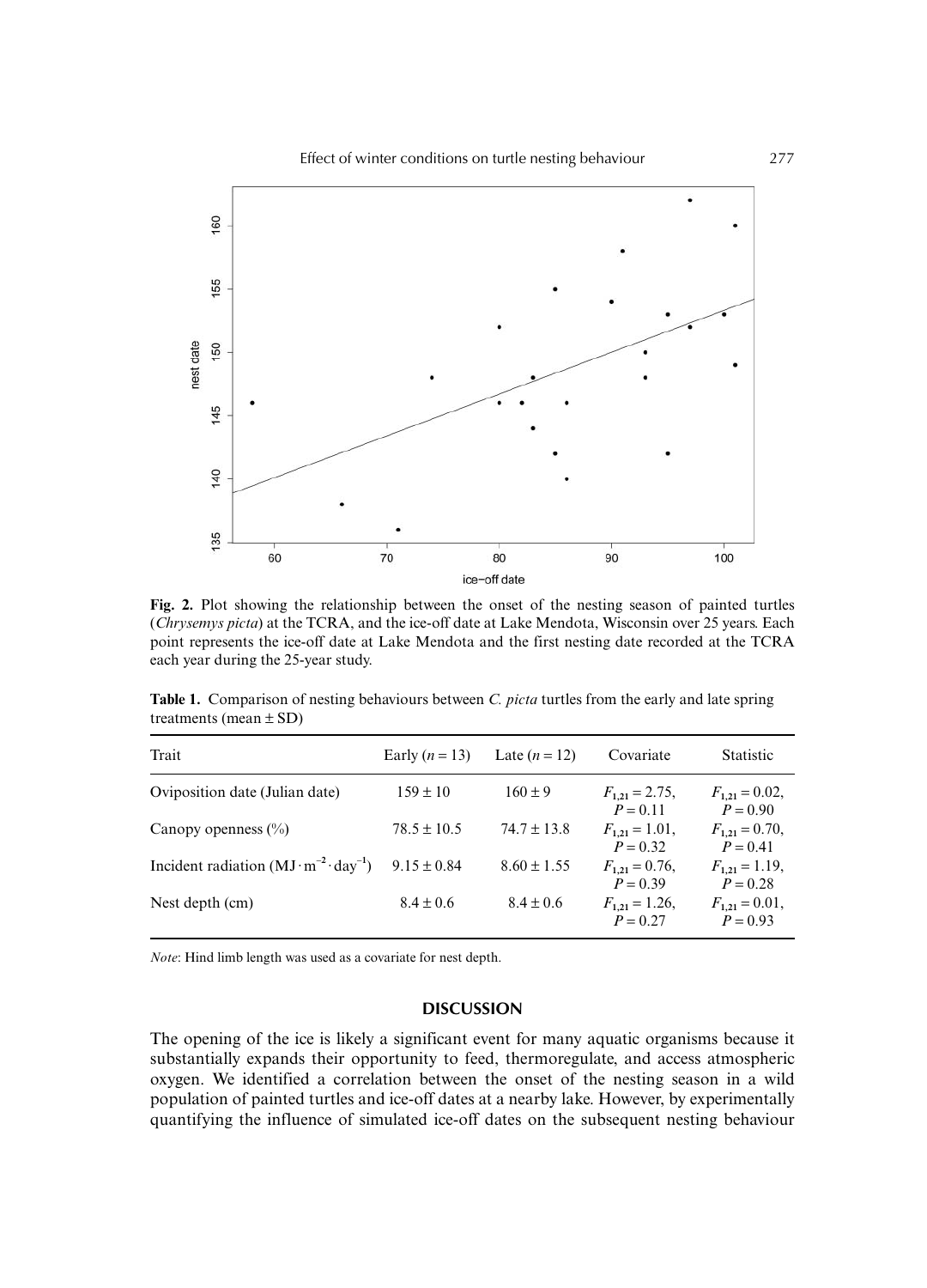| Trait                                                 | IOR of simulated differences | Actual difference |
|-------------------------------------------------------|------------------------------|-------------------|
| Oviposition date (Julian date)                        | $0.81, -1.71$                | $-1$              |
| Canopy openness $(\%)$                                | 0.03, 4.52                   | 3.8               |
| Incident radiation $(MJ \cdot m^{-2} \cdot day^{-1})$ | 0.07, 0.60                   | 0.55              |
| Nest depth (cm)                                       | $-0.30, 0.06$                |                   |

**Table 2.** Interquartile ranges (IQR) of treatment differences (early–late) of the nesting behaviours for 999 simulated possible datasets

*Note*: The actual differences calculated from the original analysis (early, late from values in Table 1) are included for comparison, and fall within the interquartile range of the simulations.

of painted turtles, we found no evidence that ice-off date influences the key behaviours of nesting phenology, nest-site choice, or nest depth.

We predicted that turtles in the early treatment would nest earlier and in shadier and/or deeper sites, yet we observed no treatment differences. The lack of any significant differences in phenology between early and late wintering treatments has several potential biological explanations, which are not mutually exclusive. First, turtles from the early treatment were released in the pond 19 days before those in the late treatment. Air temperature fell substantially over days 11–19 (Fig. 1), which may have minimized any advance in reproductive physiology gained had the weather remained warm. Second, the treatment differences may have been insufficient to induce a substantial biological difference for the turtles. Increasing the difference in time between our treatments would have still been ecologically relevant (Lake Mendota has a range of 65 days in ice-off date over the past 150 years), and may have elicited a pronounced behavioural effect. A third possibility is that the weather immediately after ice-off is less important for phenology relative to the weather later in spring. In our experiment, all turtles experienced a common environment from 13 April onwards, a period when the majority of basking and nutrient acquisition likely occurs. Future work should focus on improving our understanding of the relationship between egg development, temperature, and nutrient acquisition in turtles, which would clarify our understanding of proximate factors influencing phenology.

Given no detectable differences in phenology between treatments in the experiment, the lack of differences in the other two behaviours (nest-site choice and nest depth) is not surprising. Whereas phenology exhibits substantial sensitivity to seasonal weather in wild painted turtles, nest-site choice and nest depth show weaker trends (McGaugh *et al.*, 2010; Refsnider *et al.*, 2013). Although the overall area of our nesting enclosure was smaller than what a wild turtle would have to select from, the available habitat had substantial variation in canopy cover. Nonetheless, nest-site choice did not differ from the available habitat with respect to canopy openness and transmitted total radiation. This result suggests the available habitat was generally suitable for nesting, since turtles typically exhibit fine-tuned nest-site choice (Mitchell *et al.*, 2013).

The results of our experiment do not exclude the possibility that ice duration during winter is important to nesting behaviours, but certainly suggest that winter temperatures may have less of a direct effect on phenology than previously thought (Schwanz and Janzen, 2008). Given that longitudinal studies demonstrate that phenology is sensitive to weather, our experiment instead suggests that conditions during more defined time periods may be more important to nesting turtles. This assertion could be assessed with additional experiments,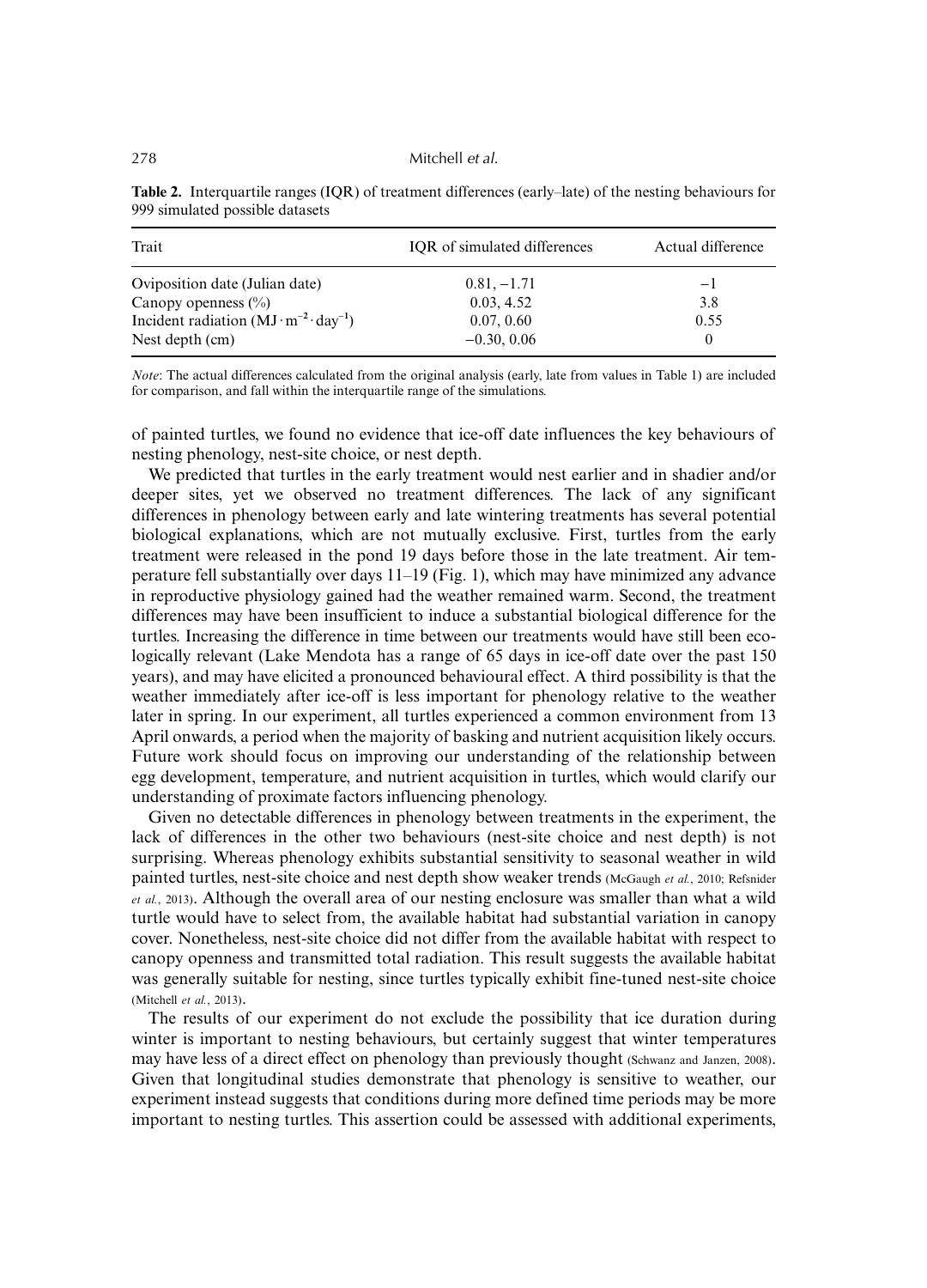detailed analyses of longitudinal datasets, and/or the development of models that link reproductive physiology with nutrition and temperature. Many inter-correlated variables likely contribute to variation in nesting phenology and other maternal behaviours, and experimental approaches like the one described here will provide excellent insight into which factors are most critical. Information of this sort will help inform predictions of how organisms might respond to environmental change.

# **ACKNOWLEDGEMENTS**

This work was supported by the National Science Foundation (LTREB DEB-0640932, LTREB DEB-1242510 to F.J.J., IOS-1257857 to F.J.J. and D.A.W., and DBI-1402202 to T.S.M) and the Iowa State University Research Farms. We thank B. Bodensteiner, C. Hinsley, J. McGlashan, S. Mitchell, and H. Streby for field assistance, A. Heathcote for statistical advice, N. Howell and J. Braland for logistical support, and M. Honeyman for permission to use the site. Animals were collected with permission from the Illinois Department of Natural Resources. This research was approved by ISU IACUC (protocol 12-03-5570-J).

#### **REFERENCES**

- Bowden, R.M., Harms, H.K., Paitz, R.T. and Janzen, F.J. 2004. Does optimal egg size vary with demographic stage because of a physiological constraint? *Funct. Ecol.*, **18**: 522–529.
- Callard, I.P., Lance, V., Salhanick, A.R. and Barad, D. 1978. The annual ovarian cycle of *Chrysemys picta*: correlated changes in plasma steroids and and parameters of vitellogenesis. *Gen. Comp. Endocrinol.*, **35**: 245–257.
- Crawford, K.M. 1991. The winter environment of painted turtles, *Chrysemys picta*: temperature, dissolved oxygen, and potential cues for emergence. *Can. J. Zool.*, **69**: 2493–2498.
- Doody, J.S., Guarino, E., Harlow, P., Corey, B. and Murray, G. 2006. Quantifying nest site choice in reptiles using hemispherical photography and gap light analysis. *Herpetol. Rev.*, **37**: 49–52.
- Ernst, C.H. and Lovich, J.E. 2009. *Turtles of the United States and Canada*, 2nd edn. Baltimore, MD: John Hopkins University Press.
- Grimm, N.B., Chapin, F.S., Bierwagen, B., Gonzalez, P., Groffman, P.M., Luo, Y. *et al.* 2013. The impacts of climate change on ecosystem structure and function. *Front. Ecol. Environ.*, **11**: 474–482.
- Inouye, D.W., Barr, B., Armitage, K.B. and Inouye, B.D. 2000. Climate change is affecting altitudinal migrants and hibernating species. *Proc. Natl. Acad. Sci. USA*, **97**: 1630–1633.
- Janzen, F.J. 1994. Climate change and temperature-dependent sex determination in reptiles. *Proc. Natl. Acad. Sci. USA*, **91**: 7487–7490.
- Livingstone, D.M., Adrian, R., Blenckner, T., George, G. and Weyhenmeyer, G.A. 2010. Lake ice phenology. In *The Impact of Climate Change on European Lakes* (G. George, ed.), pp. 51–61. Dordrecht: Springer.
- McGaugh, S.E., Schwanz, L.E., Bowden, R.M., Gonzalez, J.E. and Janzen, F.J. 2010. Inheritance of nesting behaviour across natural environmental variation in a turtle with temperature-dependent sex determination. *Proc. R. Soc. Lond. B: Biol. Sci.*, **277**: 1219–1226.
- Mitchell, T.S., Maciel, J.A. and Janzen, F.J. 2013. Does sex-ratio selection influence nest-site choice in a reptile with temperature-dependent sex determination? *Proc. R. Soc. Lond. B: Biol. Sci.*, **280**: 20132460.
- Post, E. 2003. Timing of reproduction in large mammals. In *Phenology: An Integrative Environmental Science* (M.D. Schwartz, ed.), pp. 437–449. Dordrecht: Springer.
- R Development Core Team. 2015. *R: A Language and Environment for Statistical Computing*. Vienna, Austria: R Foundation for Statistical Computing.